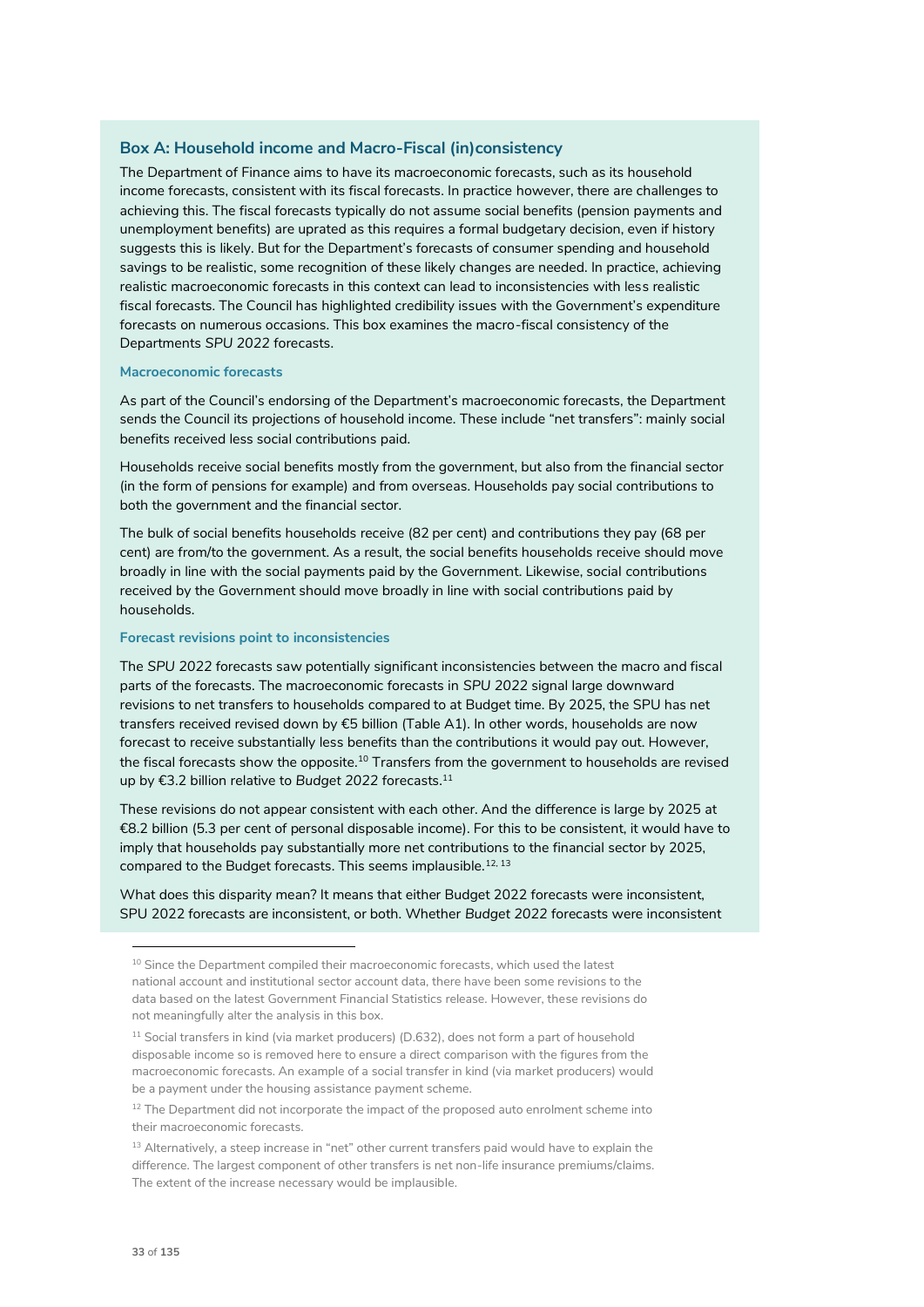is hard to say. The Department did not provide the Council with the gross flows that underly their "net transfers" figure in the macroeconomic forecasts from Budget 2022.

# Table A1: How *net transfers* to households were revised in SPU 2022

| $\epsilon$ million, SPU 2022 – Budget 2022 |          |          |          |        |        |
|--------------------------------------------|----------|----------|----------|--------|--------|
|                                            | 2021     | 2022     | 2023     | 2024   | 2025   |
| Macroeconomic forecast revisions           | $-2.449$ | $-3.099$ | $-4.057$ | -4.576 | -4.992 |
| Fiscal forecast revisions                  | 672      | 3.111    | 3.893    | 2.845  | 3.177  |
| Source: Department of Finance              |          |          |          |        |        |

Notes: The fiscal forecasts show the net revisions of social contributions (D.61) and social payments (D.62 + D.632) from Table 12 in SPU 2022 relative to Table 10 of Budget 2022's Economic and Fiscal outlook, together with the revision to social transfers in kind (via market producers) (D.632). Social transfers in kind (via market producers) is derived from the Department's macroeconomic forecasts for Personal Consumption Expenditure and Final Consumption Expenditure of households, which the Department assume grow at the same rates.

However, the Department did provide the gross flows of their macroeconomic forecasts as part of their *SPU 2022* forecasts. Figure A1 shows these gross flows alongside some of the SPU's corresponding fiscal forecasts.

# Figure A1: Households social benefits and social contributions SPU forecasts

**A. Social benefits households receive** € billion

**B. Social contributions households pay**



Notes: The green lines are from the macroeconomic forecasts. The pink lines are from the fiscal forecasts. \*The pink line in panel A is constructed using both the fiscal forecasts for social payments and the macroeconomic forecasts for final consumption expenditure. It is derived from subtracting the social payments in kind (via market producers) (D.632). The forecasts of social payments in kind (via market producers) are obtained from the Department's macroeconomic forecasts for personal consumption expenditure and final consumption expenditure of households. Get the data.

Two things are apparent from comparing the SPU's macroeconomic and fiscal forecasts.

First, the forecasts suggest an increasing gap between the benefits households receive and the payments made by the Government to them (Figure A1.A). This implies that the share of benefits to households from the financial sector and overseas, is increasing rapidly. This could be a reasonable way to make the macroeconomic forecasts more realistic if the fiscal forecasts for social payments from government are unrealistically low. The social payments from government is falling in both 2023 and 2024 by close to €200 million, before rising by €580 million in 2025. The Council's Stand-Still scenario points to Social Protection demographic costs (including the effect of